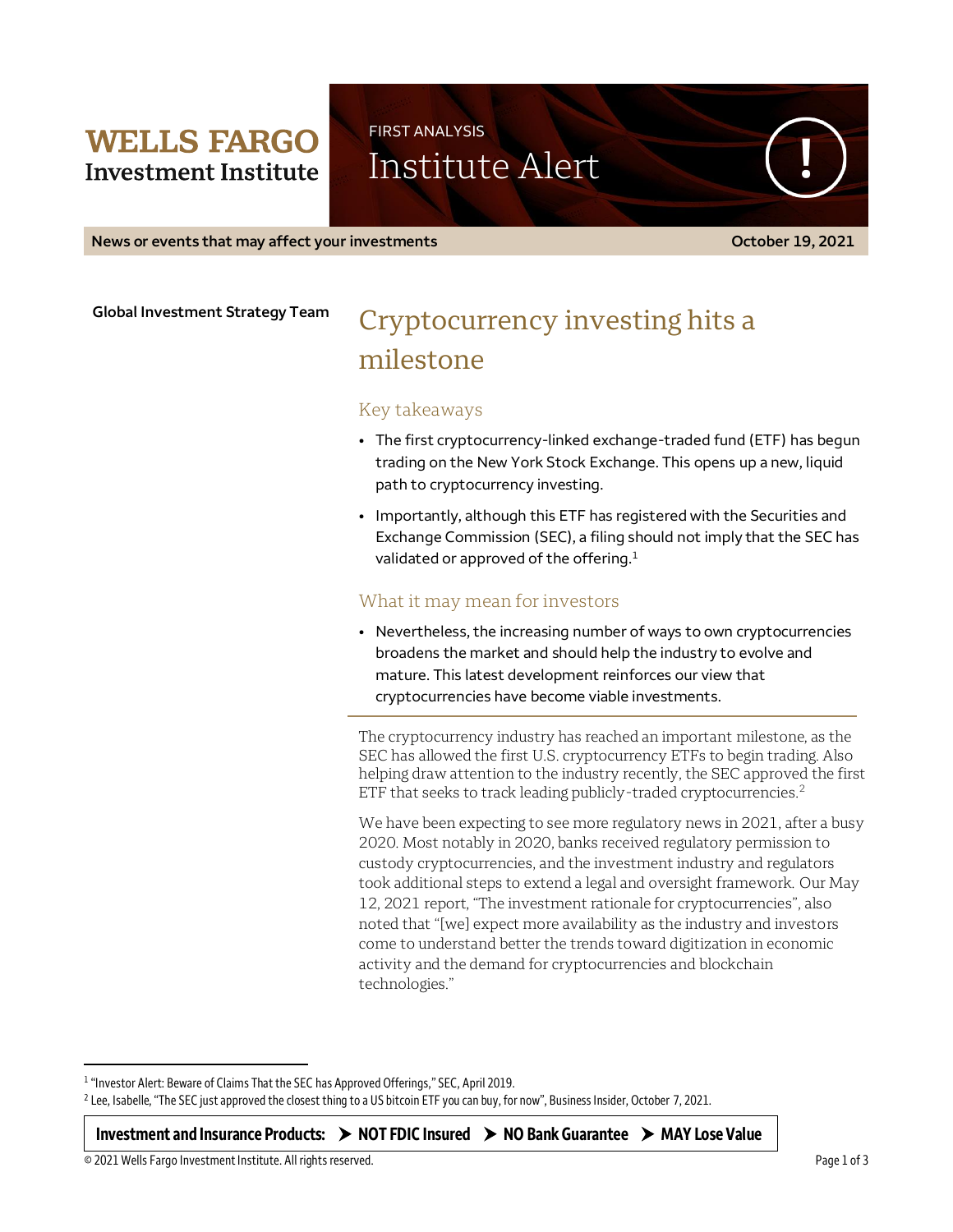The announcement is significant, not only for the launch of these exchange-traded products, but for the evolution that they represent. Even before this latest announcement, greater regulatory clarity and rising interest in digital technologies had accompanied a wider variety of cryptocurrencies, investor participation, and increased market capitalization. We expect additional registrations for cryptocurrency ETFs to increase the size, diversity, and ultimately the stability of this market.

As digital transactions become more common across the economy, more cryptocurrencies should gain stability, which should strengthen their case as investable assets. Still, risks are part of every investment decision, and our May 2021 cryptocurrency investment rationale listed what we believe are among the most prominent:

- Operational risks, such as handling and storing cryptocurrencies
- Technology failures
- The cost of heavy energy consumption to produce
- Price volatility has decreased but remains at levels far above traditional benchmark indices, such as the S&P 500 Index
- Consumer protections that are still evolving, including difficulty in recovering funds sent to the wrong person or place, and losing access to one's private key or access code
- Evolving regulation

 $\overline{a}$ 

Against these risks, education can support investors who approach these unique, complex, and evolving assets. To that end, we have begun a series of reports with the goal of increasing investor understanding of cryptocurrencies. The first of these reports, "Cryptocurrency Q&A – the basics", published June 29, 2021, is available now. We plan to offer more to explain the growing importance of digital assets in the economy, and how cryptocurrencies are one of a set of technologies driving these changes.

We believe it is also important to see the benefits and challenges of this expanding set of investment choices, to understand the available options for what they are. The benefits of the ETFs include liquidity, visibility, and accessibility for investors who do not qualify for a private placement. As these features attract more investors to the cryptocurrency market, we expect the market's growth to help reduce the overall volatility of cryptocurrency prices.<sup>3</sup>

Topping the list of challenges, the initial ETFs will take their exposure not directly, but through futures contracts. That is, the inaugural ETFs do not give the investor direct ownership, but seek to track the price through the futures market. As many commodity investors can attest, futures-based ETFs can at times struggle to track the underlying asset.

We continue to see cryptocurrencies as investable assets – for now through a private placement, but possibly later through U.S.-based ETFs based on spot prices (should the SEC give approval). A private placement today can give investors direct, or spot, exposure, which we believe is best for tracking. And select private placements can safeguard cryptocurrencies by storing them away from the internet and cryptocurrency exchanges, in what is known as cold storage. Looking ahead, however, the next evolutionary step for cryptocurrency ETFs may be to lessen the tracking problem by seeking liquid structures that seek secure exposure to the spot market. We look forward to keeping up with the benefits and challenges as the industry grows and changes.

The important point is that we see cryptocurrencies as investable assets with broadening options for taking exposure, both today and in the future. Our reports and our investment professionals are ready to help with the education process.

<sup>© 2021</sup> Wells Fargo Investment Institute. All rights reserved. Page 2 of 3 <sup>3</sup> As more investors gain cryptocurrency exposure, we have seen a falling percentage of those who buy or sell on any given news, which, in turn, has reduced price swings. For more, please see "The investment rationale for cryptocurrencies", Wells Fargo Investment Institute, May 12, 2021, page 6.